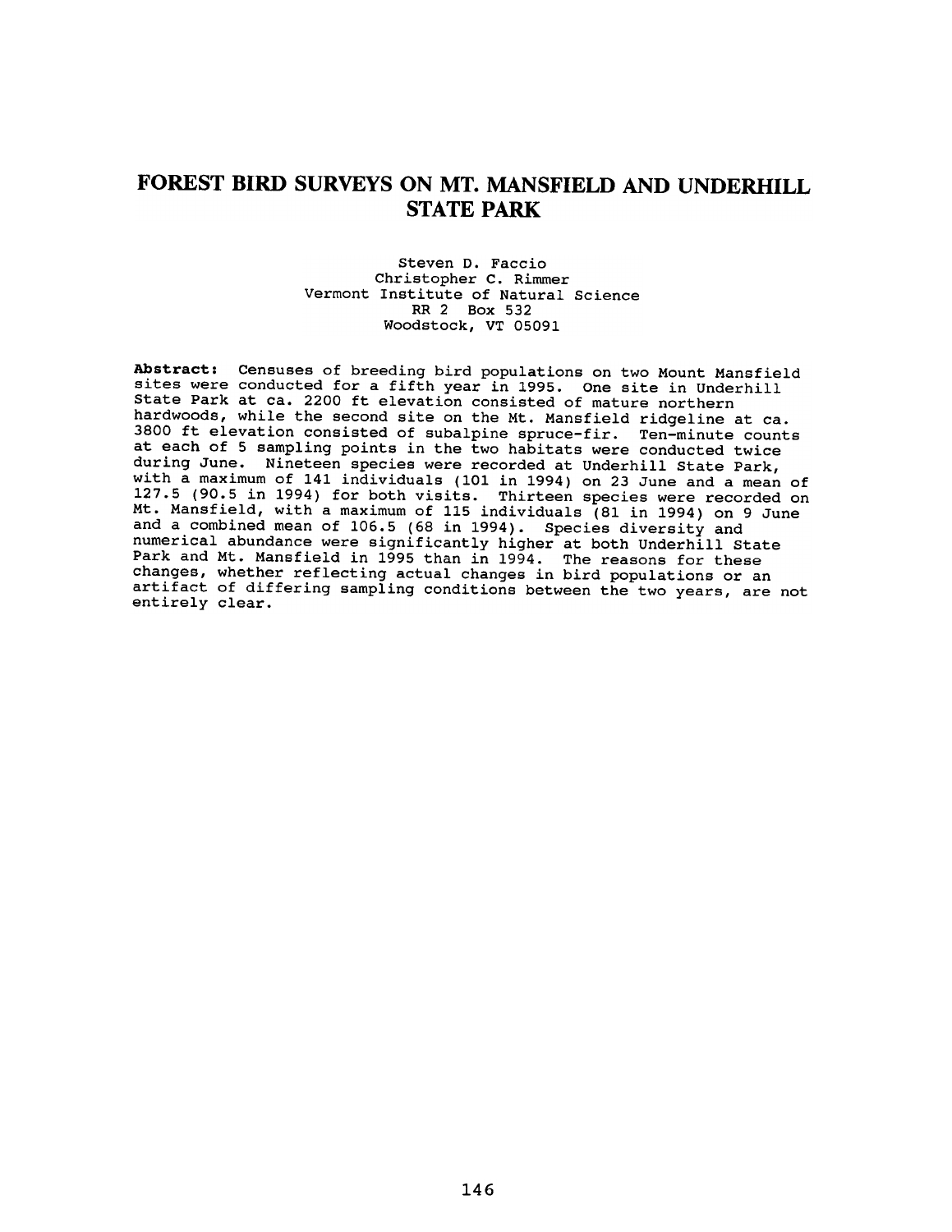### FOREST BIRD SURVEYS ON MT. MANSFIELD AND UNDERHILL STATE PARK

## 1995 REPORT TO THE VERMONT MONITORING COOPERATIVE

Steven D. Faccio Christopher C. Rimmer Vermont Institute of Natural Science RR 2 Box 532 Woodstock, VT 05091

In 1995, breeding bird censuses were conducted for a fifth consecutive year at two permanent study sites on Mt. Mansfield, as part of a long-term Vermont Forest Bird Monitoring Program conducted by the Vermont Institute of Natural Science (VINS). This program was initiated in 1989 with the primary goal of conducting habitat-specific monitoring of forest interior breeding bird populations in Vermont and tracking long-term changes. As of 1995, VINS has selected, marked and censused 17 permanently protected sites of mature forest habitat in Vermon (Appendix 1). The specific objectives of the Mt. Mansfield stud include: 1) adding a bird monitoring component to the integrated ecological research being conducted under the VMC; 2) adding two study sites to VINS' statewide monitoring program; and 3) sampling bird populations in the high elevation spruce-fir zone.

Survey methods were identical to those in previous years. Each site consists of a series of five sampling points spaced 200-300 meters apart. Preliminary site visits were made in late spring to check th condition of vinyl flagging and metal tree tags. Each site was censuse twice during the height of breeding activities in June. Each census consisted of 10-minute counts of all birds seen and heard at each of the five sampling points. Field data were transcribed onto standardized forms and subsequently computerized, using Microsoft Excel 5.0. Vegetation sampling was completed at each census point on the Mt. Mansfield plot using a technique modified after the standard James and Shugart method. In 1995 this sampling technique was initiated at six other FBMP sites, and will be used at the Underhill State Park site as well as at VINS' nine other monitoring sites over the next two year

On Mt. Mansfield, overall numerical abundance and species diversity were up from last year's four-year minimum (Table 1). Thirteen species were recorded on 22 June, with a maximum of 115 individuals (81 in 1994) on 9 June and a mean of 106.5 (68 in 1994) for both visits (Table 2). However, it should be noted that Pine Siskin and White-winged Crossbill, which are irregular breeders in this habitat and may have been non-breeders when counted, inflated the totals. By removing these two species from the 1995 totals (n=30), overall number were the second lowest since 1991. Of the ten species recorded in each year since 1991, six showed increases over 1994 totals, but only fiv were above the four-year average. Numbers of three of the five most common species, Winter Wren, Bicknell's Thrush, and White-throated Sparrow increased over 1994's totals (Table 1). Blackpoll Warbler numbers however, remained at a five-year low for the second consecutive year, and Yellow-rumped Warbler numbers dropped to equal the previous low of 1993. Purple Finch was absent from the census for the first time in 1995, while White-winged Crossbill was recorded for the first time.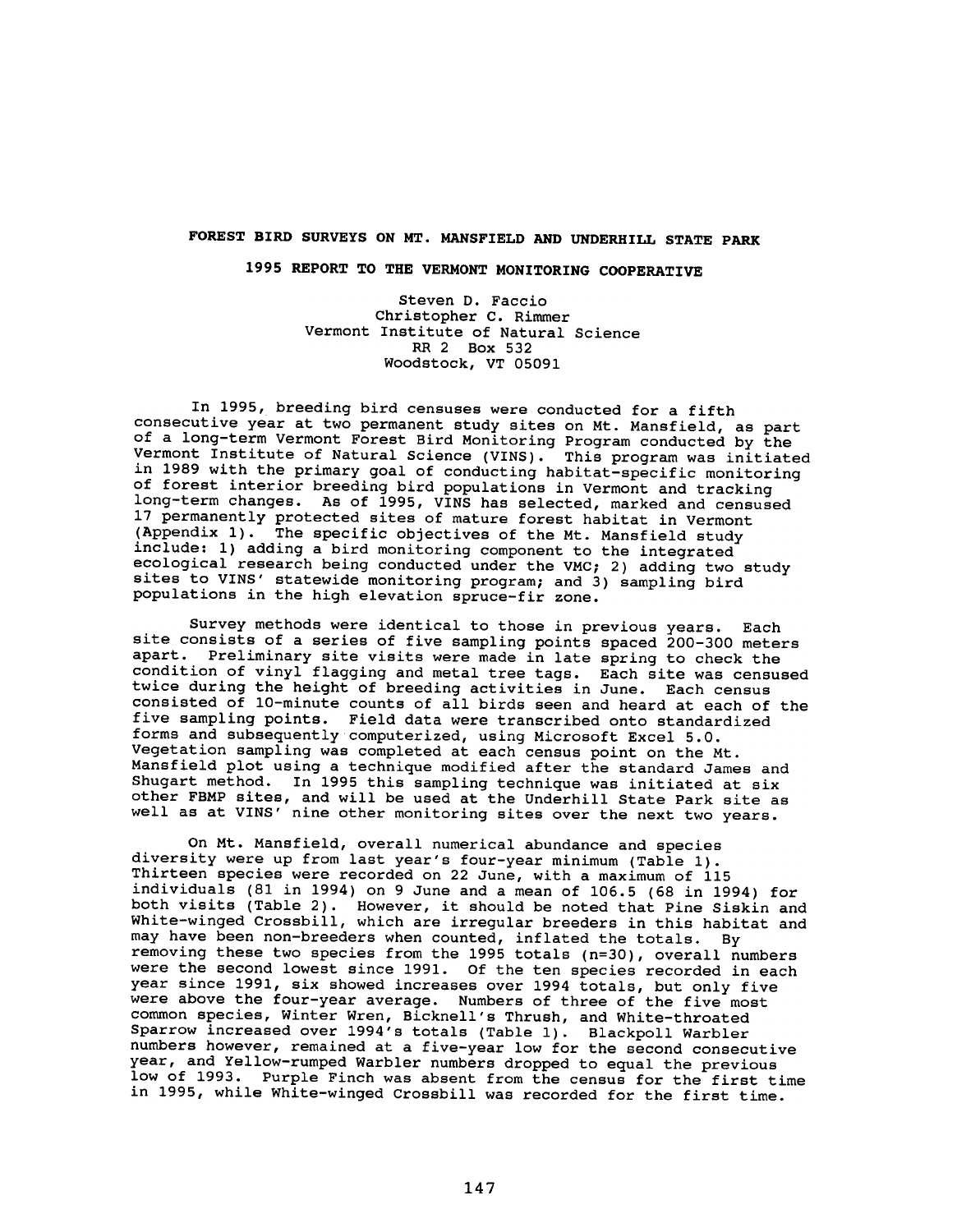Winter Wren populations rebounded slightly from a downward trend recorded between 1991-1994 on Mt. Mansfield. Similarly, at Underhill State Park, the species recovered dramatically from a two-year decline. Winter Wren numbers at VINS' other high elevation spruce-fir site on Camel's Hump however, continued on a downward trend that began in 1991. Both Blackpoll and Yellow-rumped warblers have shown steady downward trends since 1991 on Mt. Mansfield (Fig. 1). The decline for Blackpoll Warbler was significant (P=O.Ol).

At Underhill State Park, overall numerical abundance and species diversity were at a five-year high in 1995 (Table 3). Twenty species were recorded, with a maximum of 141 individuals (101 in 1994) on 23 June and a mean of 127.5 (90.5) for both visits (Table 4). Only Canada Warbler was below its 1991-1994 average, while 13 species were above their average for this period. Of the five species that have been recorded in each year since 1991, three were observed at or above their maximum counts. Populations of both Red-eyed Vireo and Ovenbird have increased significantly over the last five years (Fig. 1), P=0.01 and P=0.05, respectively. Canada Warbler, which had increased steadily since 1991, dropped to a five-year low in 1995. Winter Wren however, which had shown an average annual decline of 59% at Underhill State Park since 1992, increased significantly in 1995.

Both the declines on Mt. Mansfield and the increases at Underhill State Park must be interpreted cautiously. With only 5 years of data available, detection of meaningful population trends is not yet possible. Changes in population trends may simply reflect natural fluctuations and/or variable detection rates. Census data may be particularly susceptible to variation in detectability on Mt. Mansfield, where weather conditions are often extreme or subject to rapid change. Natural populations are also dependent on a variety of dynamic factors, such as local prey abundance, overwinter survival, and habitat change. However, the steady decline recorded among most high elevation species on Mt. Mansfield warrants concern in light of documented threats to subalpine spruce-fir forests throughout the Northeast. Several years of additional data collection, their correlation with other VMC data, and comparison with census data from other ecologically similar sites will be necessary to elucidate population trends of various species at the Mansfield and Underhill sites.

Future plans include continued monitoring at both sites, as well as detailed sampling of habitat characteristics at Underhill State Park. Analysis of VINS' seven-year forest bird monitoring database was initiated in 1995 and will be completed in 1996. This should enable future comparisons among sites and habitat types, information that will be critical to evaluating the significance of results from Mt. Mansfield and Underhill State park. Funding for VINS' 1995 work at these two sites was provided in large part by the VMC. Support for monitoring at VINS' additional 15 Vermont forest bird study sites was provided by VINS' general operating budget.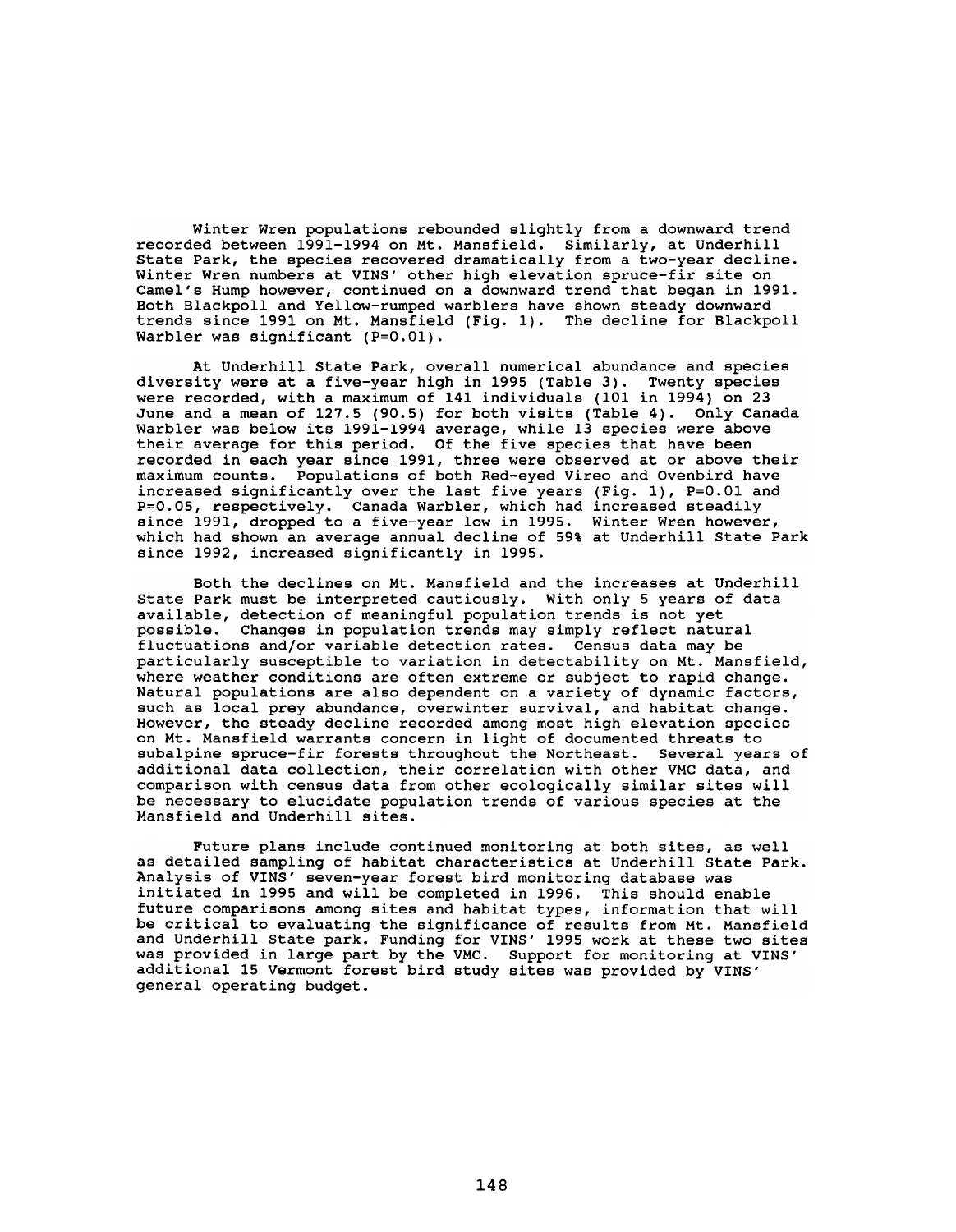Appendix 1. Vermont Forest Bird Monitoring Sites - 1995

| Site                                                                                                                                                                                                                                                                                                                                                            | Town                                                                                                                                                                                                     | Habitat                                                                                                                                                                                                                                                          | Observer                                                                                                                                                                                                                                            |
|-----------------------------------------------------------------------------------------------------------------------------------------------------------------------------------------------------------------------------------------------------------------------------------------------------------------------------------------------------------------|----------------------------------------------------------------------------------------------------------------------------------------------------------------------------------------------------------|------------------------------------------------------------------------------------------------------------------------------------------------------------------------------------------------------------------------------------------------------------------|-----------------------------------------------------------------------------------------------------------------------------------------------------------------------------------------------------------------------------------------------------|
| 1. Sandbar WMA<br>2. Pease Mountain<br>3. Cornwall Swamp<br>4. Shaw Mountain<br>5. Galick Preserve<br>6. Sugar Hollow<br>7. The Cape<br>8. Dorset Bat Cave<br>9. Roy Mountain WMA<br>10. Concord Woods<br>11.<br>May Pond Preserve<br>12. Wenlock/Buxton's<br>13. Bear Swamp<br>14. Underhill S.P.<br>15. Mt. Mansfield<br>16. Camel's Hump<br>17. Merck Forest | Milton<br>Charlotte<br>Cornwall<br>West Haven<br>West Haven<br>Pittsford<br>Chittenden<br>E. Dorset<br>Barnet<br>Concord<br>Barton<br>Ferdinand<br>Wolcott<br>Underhill<br>Stowe<br>Huntington<br>Rupert | Floodplain<br>Oak-hickory<br>Maple Swamp<br>Oak-hickory<br>Hemlock-pine<br>N. Hardwoods<br>N. Hardwoods<br>N. Hardwoods<br>Cedar-spruce<br>N. Hardwoods<br>N. Hardwoods<br>Spruce-fir<br>Spruce-fir<br>N. Hardwoods<br>Subalpine<br>Subalpine<br>Maple-beech-oak | M. LaBarr<br>S. Staats<br>C. Darmstadt<br>S. Morrical<br>N. Swanberg<br>S. Faccio<br>S. Faccio<br>R. Stewart<br>C. Rimmer<br>C. Rimmer<br>T. Gaine<br>C. Darmstadt<br><b>B.</b> Pfeiffer<br>C. Darmstadt<br>C. Rimmer<br>C. Fichtel<br>T. Johansson |
|                                                                                                                                                                                                                                                                                                                                                                 |                                                                                                                                                                                                          |                                                                                                                                                                                                                                                                  |                                                                                                                                                                                                                                                     |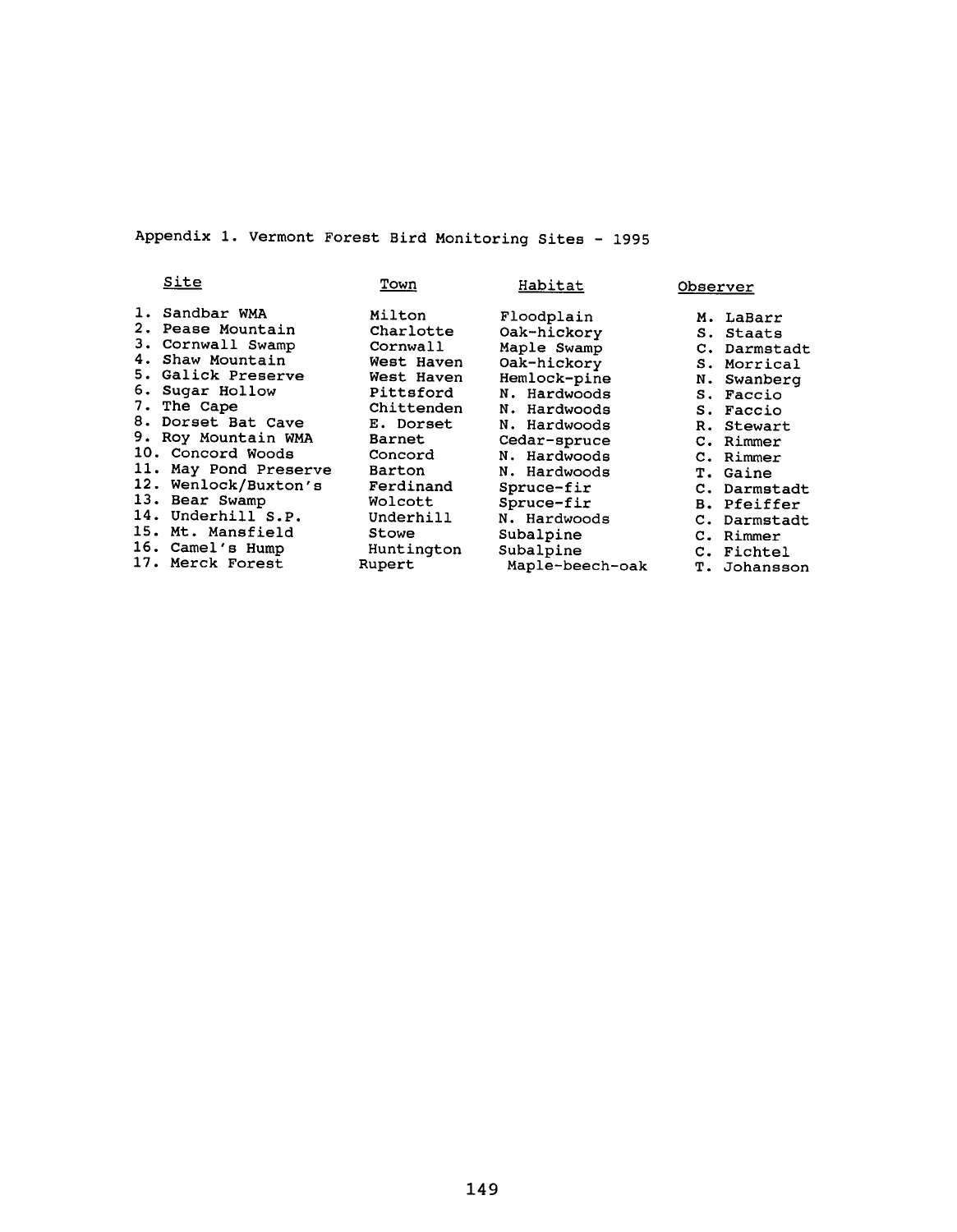|                           | Mansfield      |                |                |                         |                |
|---------------------------|----------------|----------------|----------------|-------------------------|----------------|
| Species                   | 91             | 92             | 93             | 94                      | 95             |
| Northern Flicker          |                |                | 1              |                         |                |
| Hairy Woodpecker          |                |                |                | $\mathbf{1}$            |                |
| Yellow-bellied Flycatcher |                |                | $\overline{2}$ |                         | $\mathbf{1}$   |
| Blue Jay                  |                | 1              |                |                         |                |
| Common Raven              |                |                |                |                         |                |
| Red-breasted Nuthatch     |                | $\overline{2}$ | 3              | 1                       | 3              |
| Winter Wren               | 20             | 18             | 14             | 8                       | 10             |
| Ruby-crowned Kinglet      |                | 4              |                |                         | $\overline{a}$ |
| Bicknell's Thrush         | 10             | 23             | 15             | 9                       | 15             |
| Swainson's Thrush         | 6              | 16             |                | 2                       | 5              |
| American Robin            | $\overline{2}$ | 7              | $\frac{2}{2}$  | $\overline{\mathbf{A}}$ | Λ              |
| Cedar Waxwing             |                | $\mathbf{1}$   | 4              |                         |                |
| Nashville Warbler         | 4              |                |                |                         |                |
| Magnolia Warbler          | $\overline{2}$ | 4              |                |                         |                |
| Yellow-rumped Warbler     | 22             | 21             | 16             | 18                      | 16             |
| Blackpoll Warbler         | 20             | 18             | 18             | 14                      | 14             |
| Ovenbird                  |                |                | $\overline{2}$ |                         |                |
| Lincoln's Sparrow         | 4              |                |                |                         |                |
| White-throated Sparrow    | 14             | 28             | 26             | 21                      | 24             |
| Dark-eyed Junco           | 8              | $17 \,$        | 10             | 4                       | 10             |
| Purple Finch              | $\overline{2}$ | 8              | $\overline{2}$ | 4                       |                |
| White-winged Crossbill    |                |                |                |                         | 8              |
| Pine Siskin               |                | 1              |                |                         | 22             |
| Evening Grosbeak          |                | $\overline{2}$ |                |                         |                |
| Number of individuals     | 114            | 171            | 118            | 86                      | 134            |
| Number of species         | 12             | 16             | 15             | 11                      | 13             |
|                           |                |                |                |                         |                |

Table 1. Maximum counts of individual birds recorded on Mt. Mansfield site, 1991–19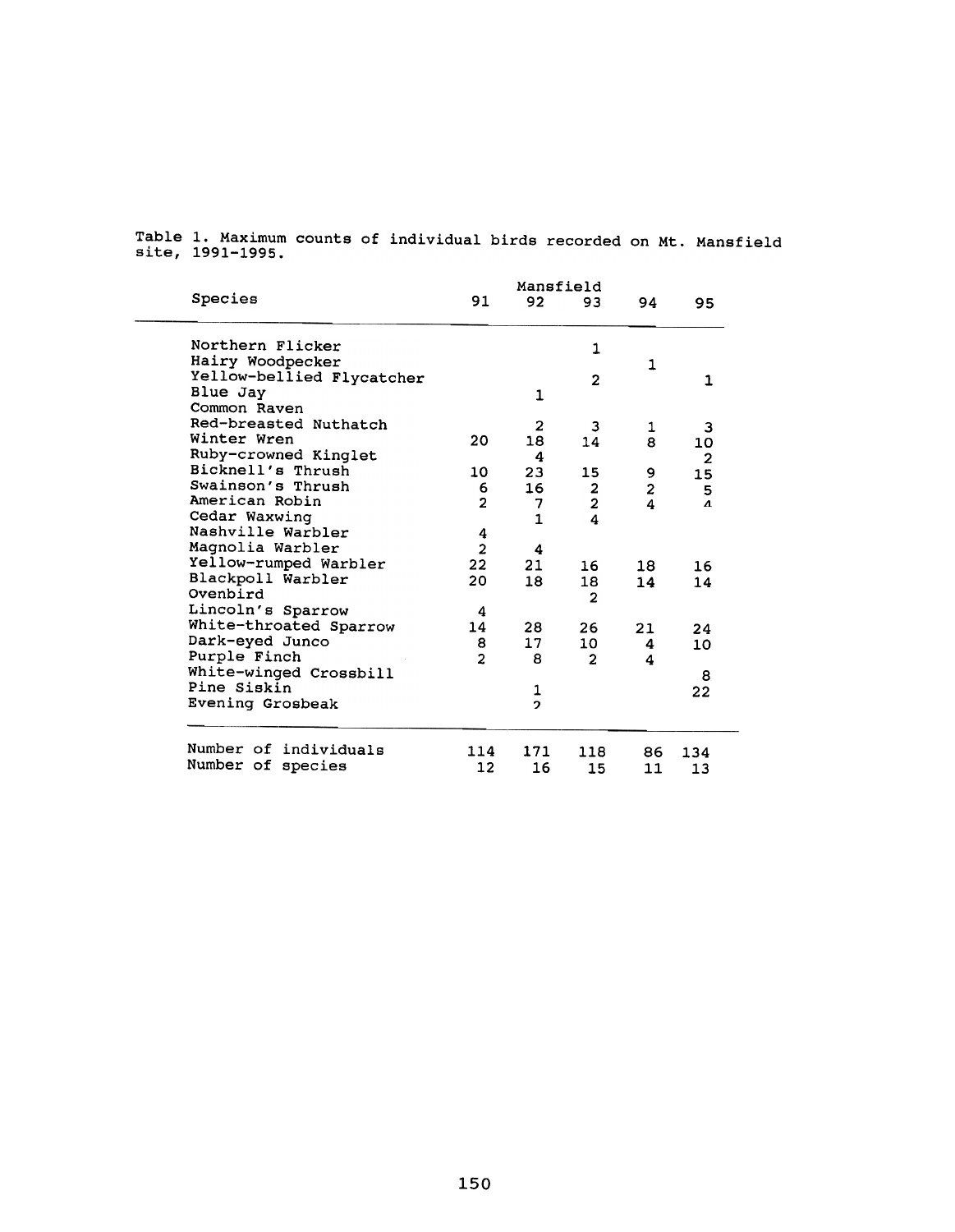

## Mt. Mansfield Forest Bird Monitoring Site

## Underhill State Park Forest Bird Monitoring Site



Fig. 1. Population trends of Yellow-rumped Warbler (MYWA) and Blackpoll Warbler (BLPW) on Mt. Mansfield, and Red-eyed Vireo (REVI) and Ovenbird (OVEN) at Underhill State Park, VT.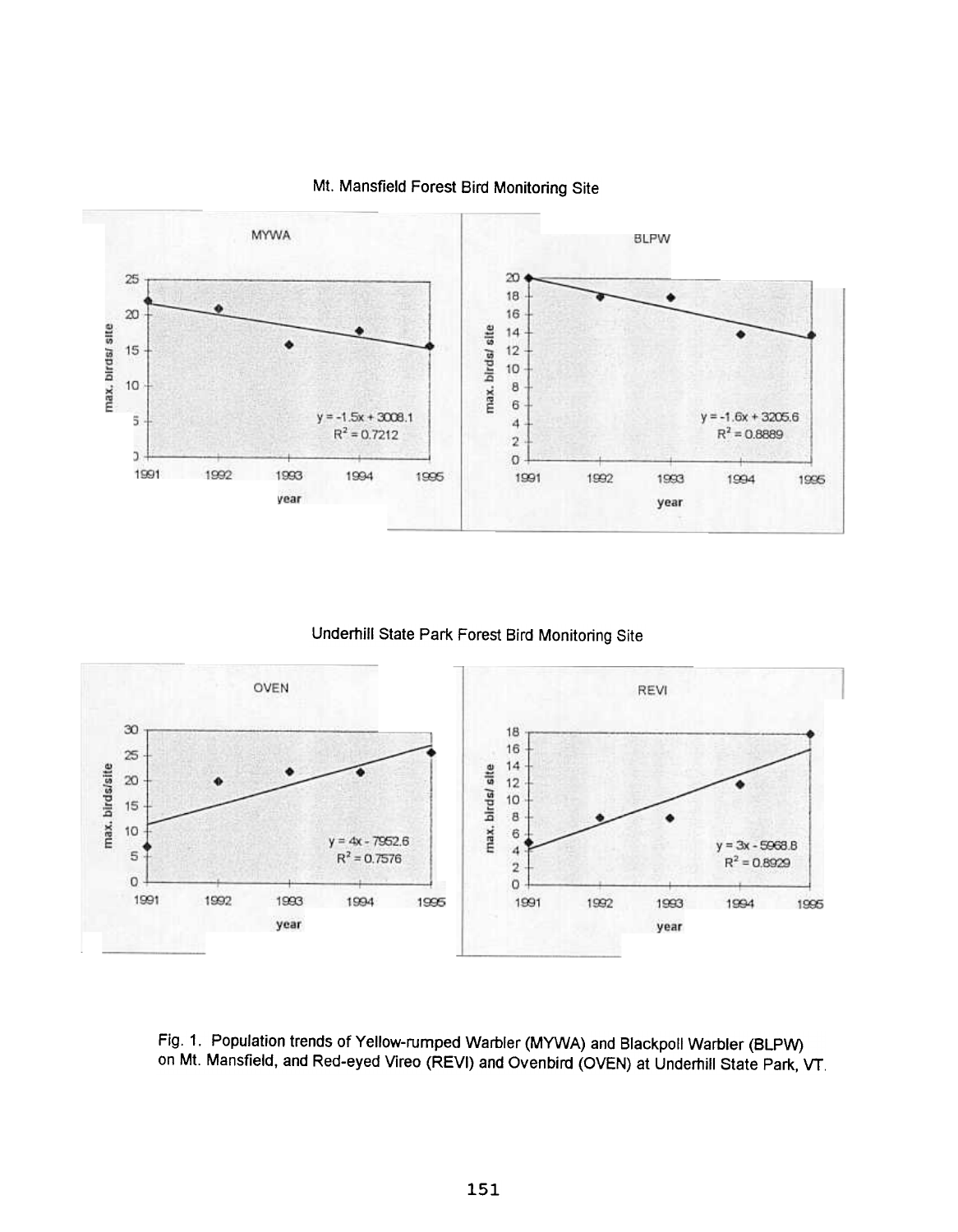Table 2. Numbers of individual birds recorded on Mt. Mansfield in 1995. Maximum count for each species represents relative abundance index to be used in future analys $\epsilon$ 

| Species                   | 9 June         | 22 June      |
|---------------------------|----------------|--------------|
| Ruby-crowned Kinglet      | 2              | 2            |
| Red-breasted Nuthatch     | $\mathbf{1}$   | 3            |
| Winter Wren               | 6              | 10           |
| Bicknell's Thrush         | 15             | 5            |
| Swainson's Thrush         | 5              | 4            |
| American Robin            | 4              |              |
| Yellow-rumped Warbler     | 16             | 16           |
| Blackpoll Warbler         | $12 \,$        | 14           |
| White-throated Sparrow    | 24             | 18           |
| Dark-eyed Junco           | 6              | 10           |
| Purple Finch              | $\overline{2}$ | 6            |
| Pine Siskin               | 22             | 1            |
| Yellow-bellied Flycatcher |                | $\mathbf{1}$ |
| White-winged Crossbill    |                | 8            |
| Number of individuals     | 115            | 98           |
| Number of species         | 12             | 13           |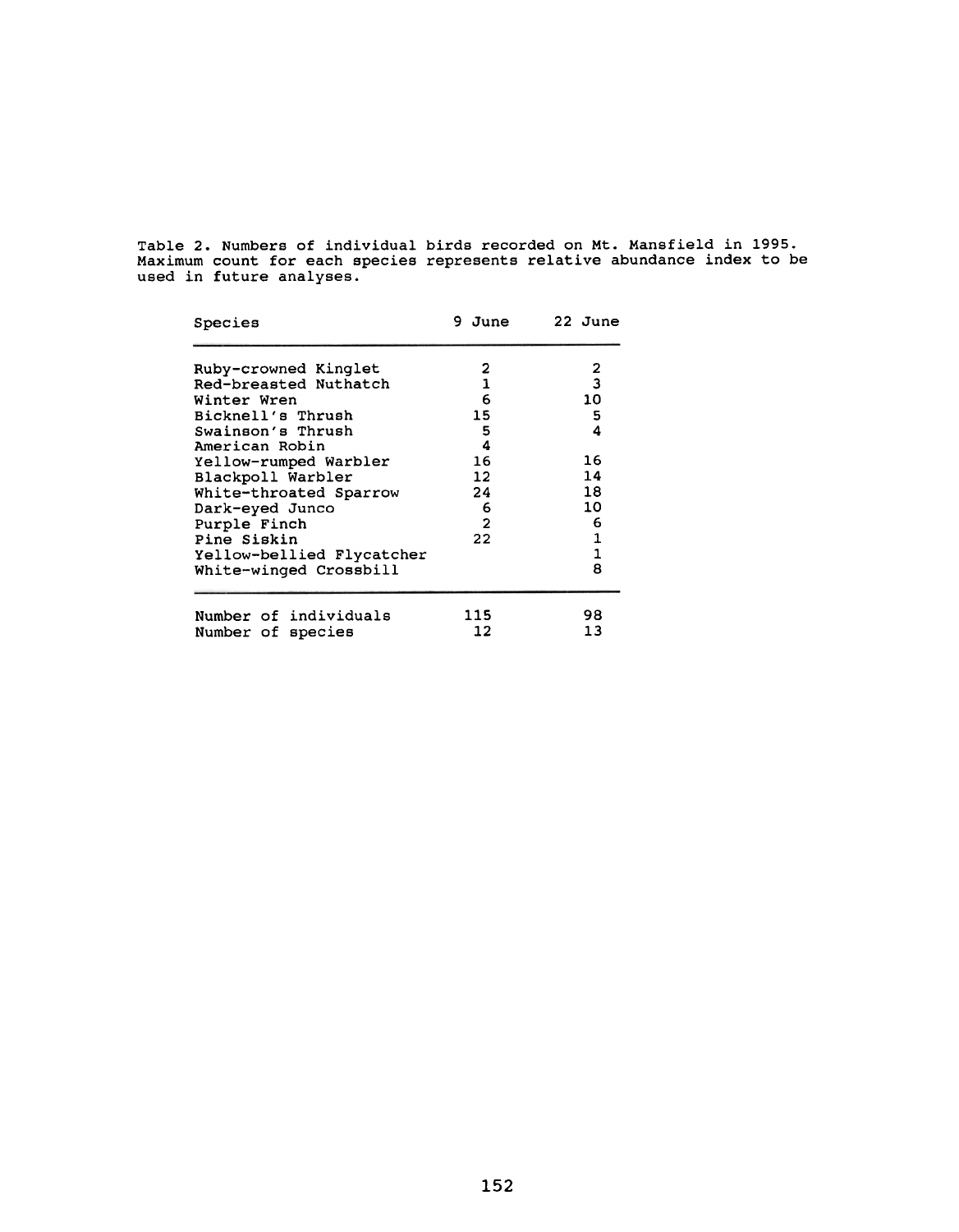|                              | Underhill      |                         |                |                         |                         |  |
|------------------------------|----------------|-------------------------|----------------|-------------------------|-------------------------|--|
| Species                      | 91             | 92                      | 93             | 94.                     | 95                      |  |
| Northern Flicker             |                |                         | $\overline{2}$ |                         |                         |  |
| Yellow-bellied Sapsucker     |                | $\overline{2}$          |                | $\mathbf{2}$            | $\overline{\mathbf{c}}$ |  |
| Hairy Woodpecker             |                |                         |                | $\mathbf{1}$            |                         |  |
| Blue Jay                     |                |                         |                | $\mathbf{1}$            |                         |  |
| Common Raven                 |                |                         |                | 4                       | 1                       |  |
| Brown Creeper                |                |                         |                | $\mathbf{1}$            |                         |  |
| Black-capped Chickadee       |                | 2                       | 1              |                         | 4                       |  |
| Winter Wren                  |                | 12                      | 4              | $\overline{2}$          | 10                      |  |
| American Robin               |                |                         |                |                         | 5                       |  |
| Veery                        | $\mathbf{2}$   |                         |                |                         |                         |  |
| Swainson's Thrush            |                | $\frac{2}{2}$           |                | 4                       | 8                       |  |
| Hermit Thrush                |                | 7                       | $\overline{2}$ | 11                      | 14                      |  |
| Wood Thrush                  | 1              | $\overline{\mathbf{c}}$ |                |                         |                         |  |
| Solitary Vireo               | $\mathbf{1}$   | 4                       |                |                         |                         |  |
| Red-eyed Vireo               | 5              | 8                       | 8              | 12                      | 18                      |  |
| Black-throated Blue Warbler  | 11             | 17                      | 10             | 12 <sup>2</sup>         | 14                      |  |
| Yellow-rumped Warbler        |                |                         | 4              | 4                       |                         |  |
| Magnolia Warbler             |                |                         |                |                         | 2                       |  |
| Black-throated Green Warbler | 9              | 14                      | 12             | 14                      | 14                      |  |
| Black-and-white Warbler      |                | 6                       | 4              | 4                       | 8                       |  |
| American Redstart            |                | 6                       |                |                         | $\overline{\mathbf{c}}$ |  |
| Ovenbird                     | 7              | 20                      | 22             | 22                      | 26                      |  |
| Canada Warbler               | 5              | 8                       | 8              | 10                      | 4                       |  |
| Rose-breasted Grosbeak       | 7              | 3                       |                | $\mathbf{2}$            | 6                       |  |
| White-throated Sparrow       | $\overline{2}$ |                         | 2              | $\overline{\mathbf{c}}$ | $\overline{\mathbf{c}}$ |  |
| Dark-eyed Junco              |                | 6                       | $\overline{2}$ | 6                       | 8                       |  |
| Pine Siskin                  |                |                         |                |                         | $\frac{1}{2}$           |  |
| Scarlet Tanager              |                |                         |                |                         |                         |  |
| Number of individuals        | 52             | 112                     | 83             | 114                     | 151                     |  |
| Number of species            | 11             | 18                      | 14             | 18                      | 20                      |  |
|                              |                |                         |                |                         |                         |  |

Table 3. Maximum counts of individual birds recorded at Underbill State Park, 1991-1995.